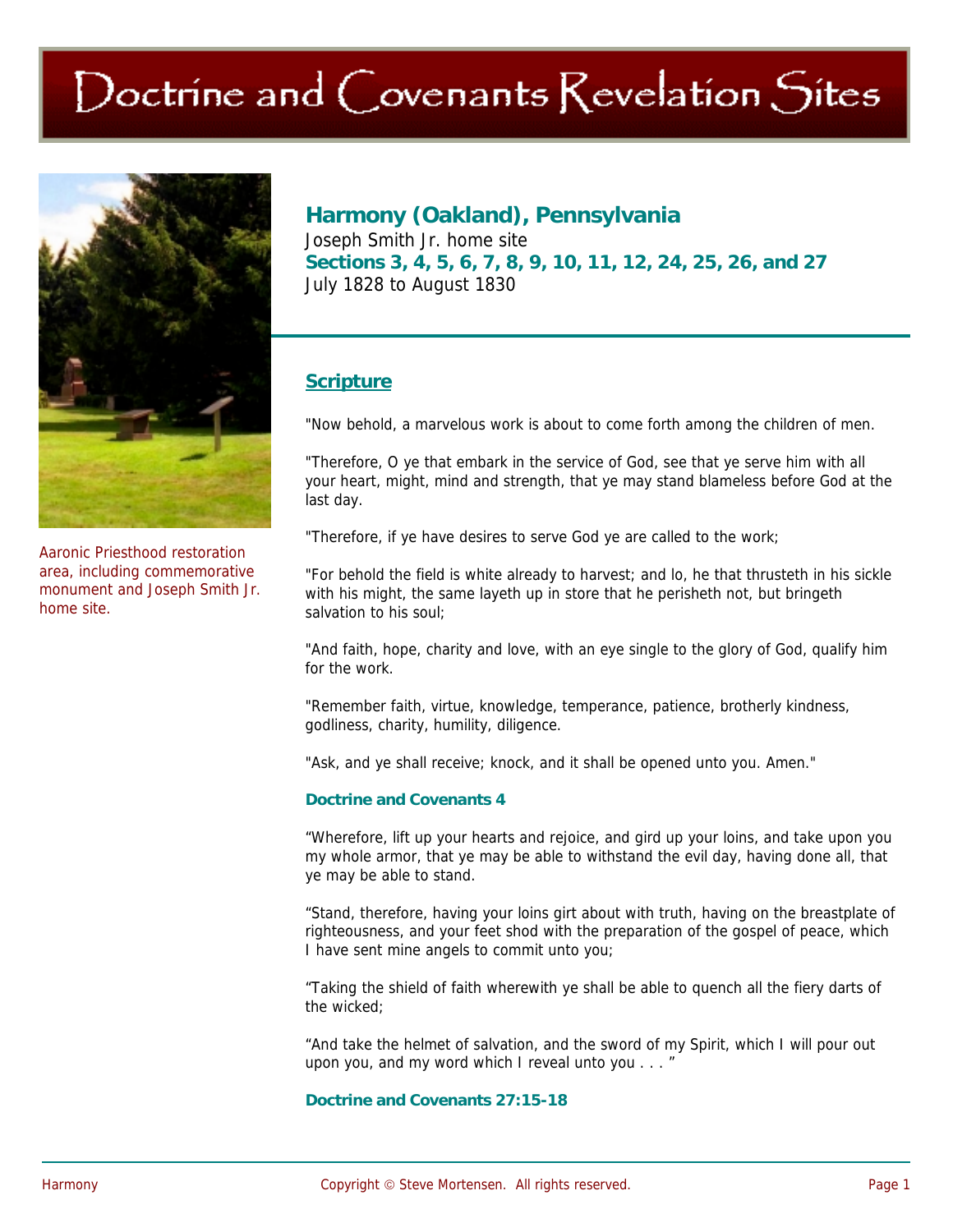

Site of Joseph and Emma's first home, where part of the Book of Mormon was translated. The Susquehanna River flows several hundred yards behind the trees.

### **Key Events**

- Home to Joseph and Emma shortly after their marriage in 1827.
- Martin Harris acted as scribe in the translation of the first 116 pages of the Book of Mormon in 1828. Harris subsequently lost those pages, and the Lord commanded Joseph not to re-translate them.
- A son was born to Joseph and Emma in June 1828, which died the same day.
- Oliver Cowdery moved here in April 1829 and became Joseph's scribe.
- On the banks of the nearby Susquehanna River in May 1829, Joseph and Oliver received the Aaronic Priesthood under the hands of John the Baptist.
- Joseph and Oliver received the Melchizedek Priesthood from Peter, James, and John about 16 miles north of Harmony along the Susquehanna River weeks later.
- Much of the Book of Mormon was translated in Harmony.
- 14 Doctrine and Covenants revelations were received here.